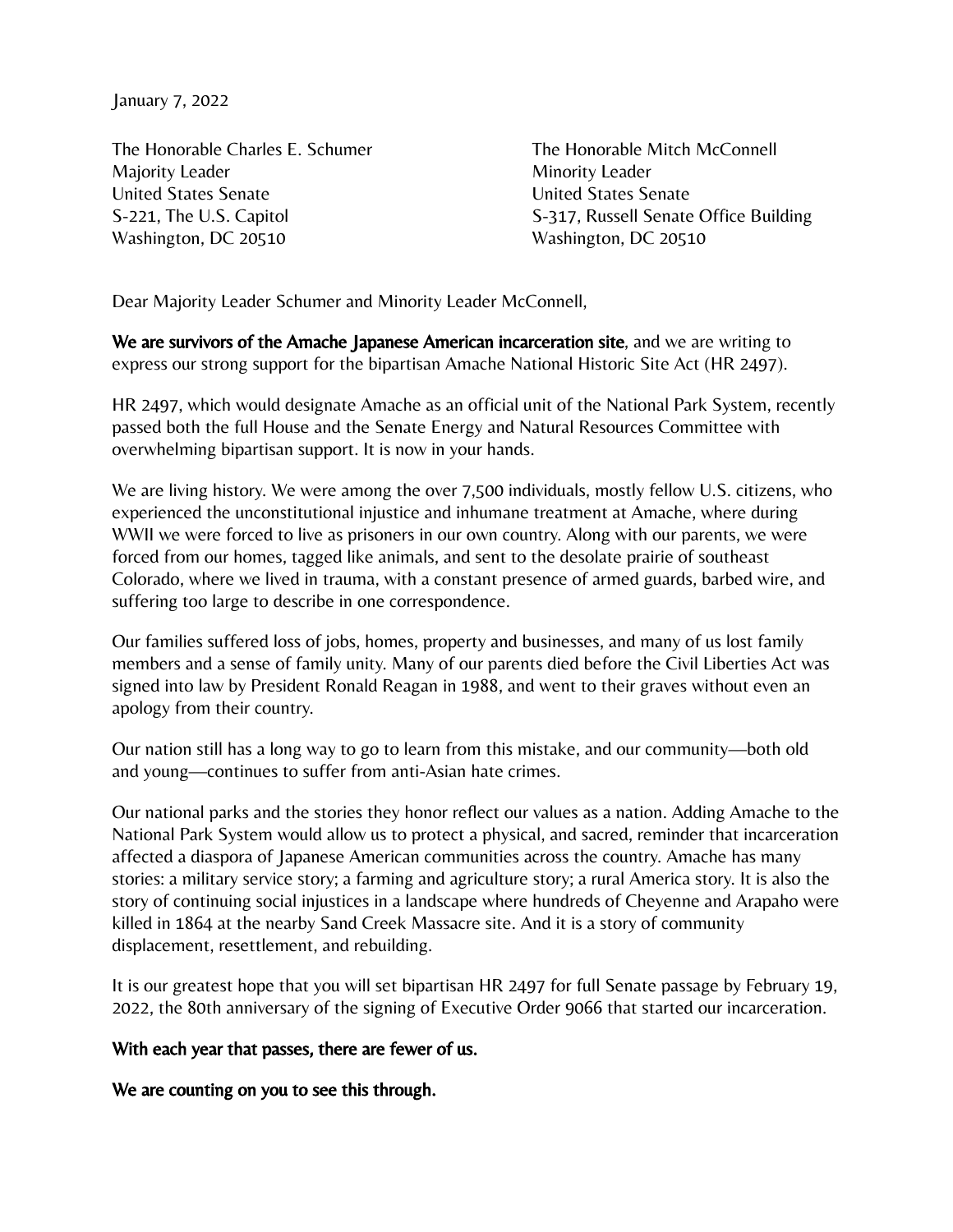Respectfully,

James Konishi, age 94, Amache Block 6E, Barrack 12D Roy Riichi Hatamiya, age 92, Amache Block 6G, Barrack 5A & 5B Kenneth Kitajima, age 91, Amache Block 10E, Barrack 11B Robert Y. Fuchigami, age 91, Amache Block 7G, Barrack 9C Robert Moriguchi, age 90, Amache Block 8E, Barrack 4D Carlene Tanigoshi Tinker, age 82, Amache Block 11G, Barrack 4C Gary Tsutomu Ono, age 81, Amache Block 10E, Barrack 6B & 6D Dennis Otsuji, age 78, Amache Block 10E, Barrack 6A Phillip Shigekuni (Miyamoto), age 87, Amache Block 7K Cheryl Naoko Ono, age 76, Amache Block 12F, Barrack 12A Carole Nobuko Narita, age 80, Amache Block 10E, Barrack 1E & 1F Tyrone Furuta, age 76, Amache Block 11K, Barrack 4E Alice Akiko Dairiki Murphy, age 80, Amache Block 12G, Barrack 5C Sumiko Higashi, age 80, Amache Block 11k, Barrack 8B Janice Ono, age 77, Amache Block 12F, Barrack 12A Anita Hideko Miyamoto, age 81, Amache Block 7G, Barrack 2D Mary Hiroko Kameoka, age 78, Amache Block 8F, Barrack 5D Eiko Yamamoto, age 94, Amache Block 10E, Barrack 12E & 12F Kunio Homma, age 81, Amache Block 12K, Barrack 12E Terihiko Higashi, age 76, Amache Block 11K, Barrack 8B Kumiko Homma, age 86, Amache Block 12K, Barrack 12E Adrienne Reiko Akahoshi, age 83, Amache Block 7H, Barrack 7E Bryon H. Fujikawa, age 82, Amache Block 9K, Barrack 9D Esther Tani, age 96, Amache Block 9L, Barrack 2C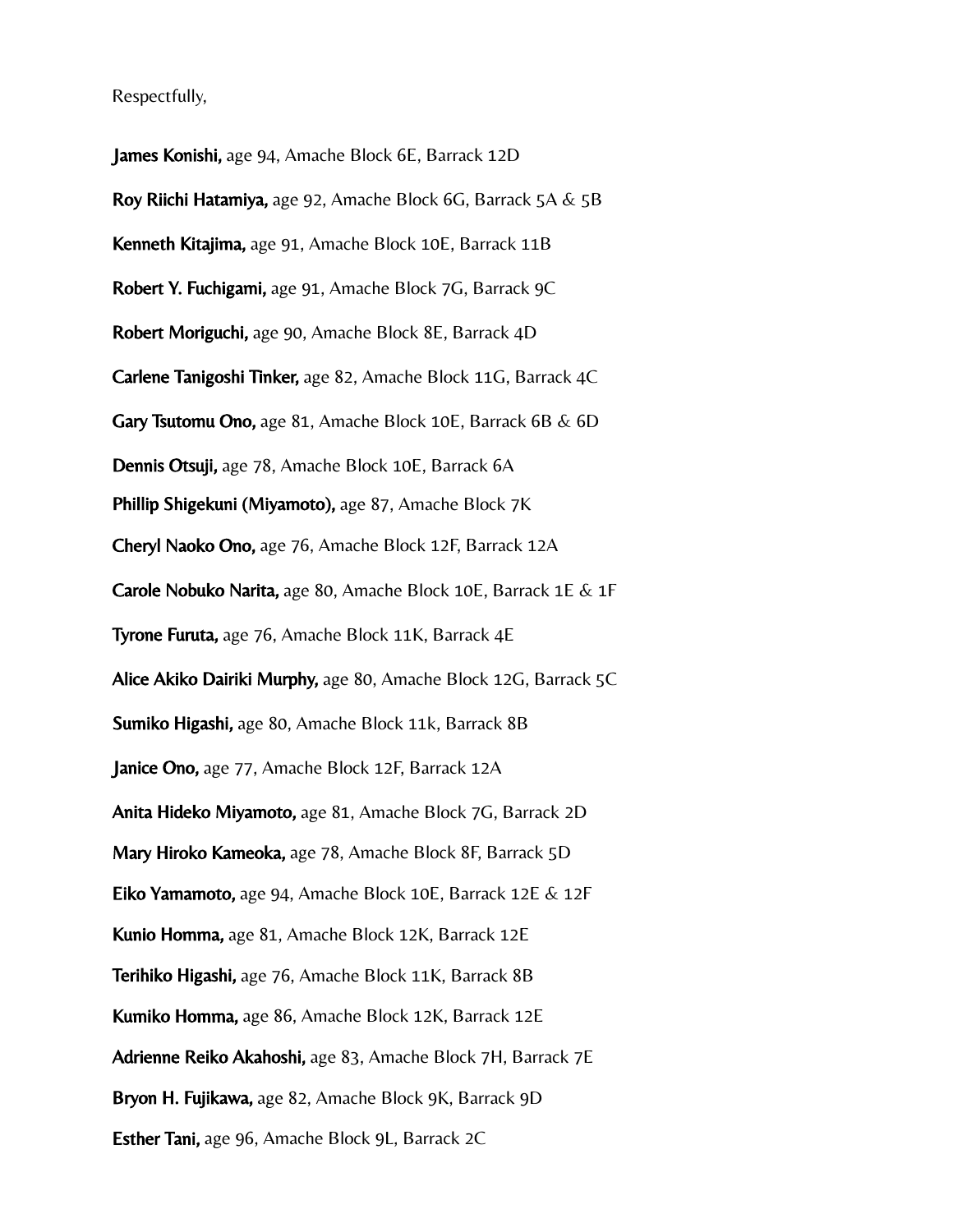Peter Sei Furuta, age 80, Amache Block 12G, Barrack 5D

Sandra Ono, age 79, Amache Block 10E, Barrack 6B & 6D

Kimiko Higashi, age 78, Amache Block 11K, Barrack 8D

Ned Dairiki, age 85, Amache Block 12G, Barrack 5C

Tomiko Yokouchi Madden, age 89, Amache Block 9L, Barrack 5B

Yoshiko Yokouchi Shinoda, age 86, Amache Block 9L, Barrack 5B

Dennis Ken Fujita, age 78, Amache Block 10H, Barrack 12C

Kei Wada, age 87, Amache Block 6F, Barrack 1C, D

Nancy Fujita, age 81, Amache Block 10H, Barrack 12C

Shigeru Kanai, age 96, Amache Block 11H, Barrack 6C

Jeanne Utako Kawamoto, age 76, Amache Block 12F, Barrack 9D

Kanezo Anyo Domoto, age 78, Amache Block 6H, Barrack 5C

David Kuroda, age 78, Amache Block 7K, Barrack 3A

Jean Maeda, age 77, Amache Block 7F, Barrack 9E

Thomas Tanaka, age 97, Amache Block 9H, Barrack 9B

Shigeko Mae Sakamoto, age 94, Amache Block 8F, Barrack 3D

**Theodora Emiko Morita Yoshikami,** age 78, Amache Block 9K, Barrack 6A & 6B

Leslee Kimiko Inaba, age 77, Amache Block 7E, Barrack 6A

Martha Takahashi, age 86, Amache Block 12G. Barrack 9B

Margarette Masuoka Murakami, age 91, Amache Block 6H, Barrack 8B

Noboru Hashimoto, age 95, Amache Block 7G, Barrack 3C & 3D

Fumi Frances Itow Palmer, age 81, Amache Block 8K, Barrack 12F & 10C

Mike Honda, age 80, Amache Block 7F, Barrack 11F

Mas Takano, age 89, Amache Block 9E, Barrack 7B

Ikuko Takeshita, age 92, Amache Block 9E, Barrack 7B